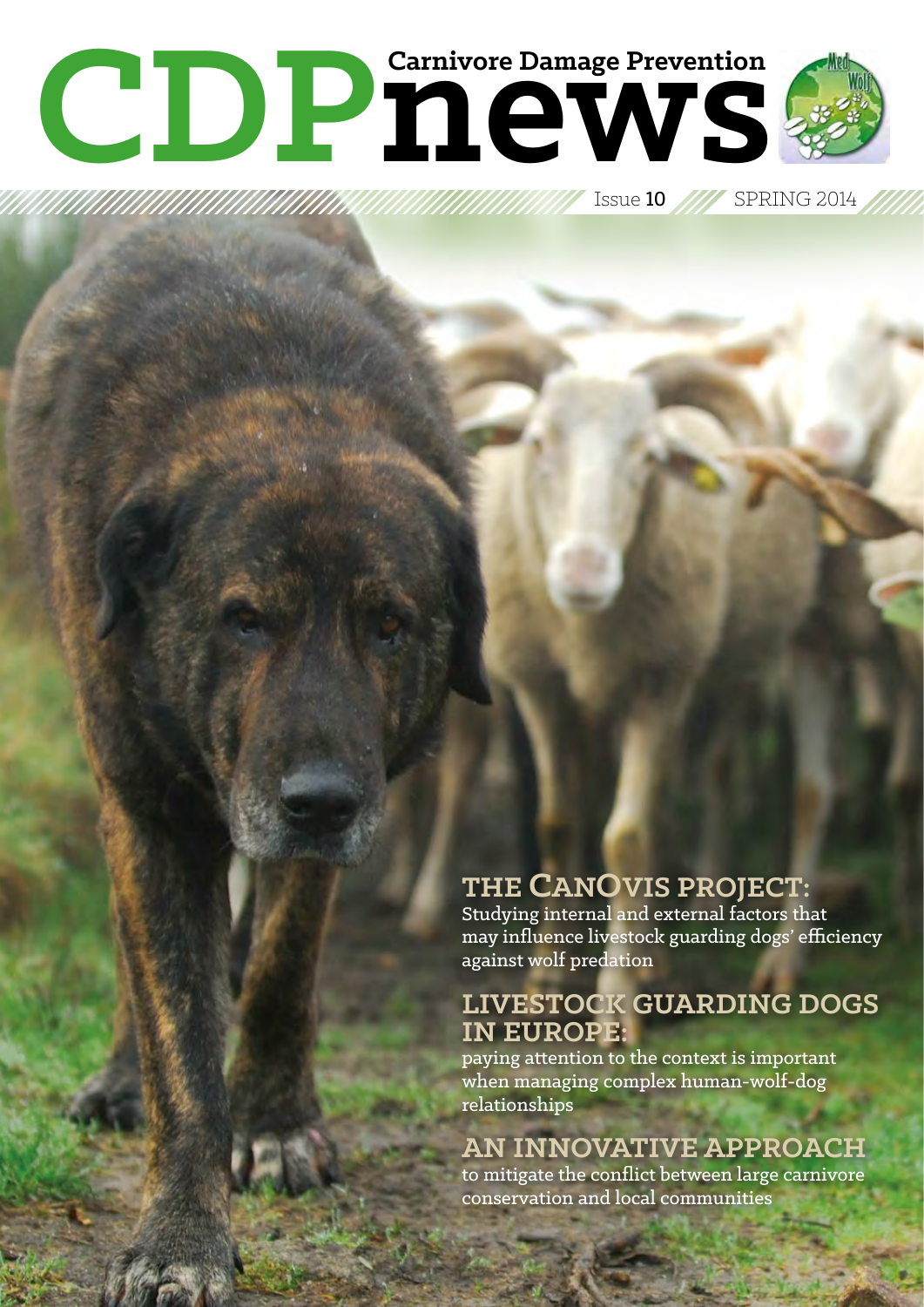#### Article

# **the CanOvis** project: City **STUDYING INTERNAL AND EXTERNAL FACTORS THAT MAY INFLUENCE**  Article<br> **21 INCONSTRATE CONTRATE SERVICE SERVICE SERVICE SERVICE SERVICE SERVICE SERVICE SERVICE SERVICE SERVICE SERVICE SERVICE SERVICE SERVICE SERVICE SERVICE SERVICE SERVICE SERVICE SERVICE SERVICE SERVICE SERVICE SERV**

# **LIVESTOCK GUARDING DOGS' EFFICIENCY AGAINST WOLF PREDATION PRELIMINARY RESULTS AND DISCUSSION**

**Jean-Marc Landry**1\* **, Gérard Millischer**<sup>2</sup> **, Jean-Luc Borelli**<sup>1</sup> **, Gus Lyon**<sup>1</sup> *1 Institute for the Promotion and Research on Guarding Animals, CP2128, 1920 Martigny 2 Bourg, Switzerland 2 Parc National du Mercantour, 06450 Saint-Martin-Vésubie, France*

#### **1. Introduction**

The wolf's return to the Alps has led to many changes in the pastoral practises due to the need for damage prevention measures. The most effective non-lethal tool is the livestock guarding dog (LGD) (Gehring et al., 2010), preferably in combination with shepherds and night-time enclosures (Espuno, 2004). For millennia, LGDs have been the keystone for the protection of small domestic animals against large predators throughout Eurasia, and are being reintroduced in areas that wolves are recolonizing, like the Alps. However, in the southern part of the French Alps wolf damage remain a chronic problem, and may even be increasing (MEDDE and MAAF, 2013), despite nearly all flocks are guarded by LGDs. Data suggest we are facing the limit of LGDs' efficacy in the present French pastoral system, especially in flocks with frequent attacks.

In the early 1980's, LGD researchers assumed that dogs' working abilities were based on three essential

\* Corresponding author: canis.ovis@gmail.com

traits: attentiveness to the flock, trustworthiness and protectiveness (for more details see Coppinger and Coppinger 1982; Coppinger et al., 1983). Unfortunately, very few studies were conducted to understand how LGDs protect a flock and how their efficacy could be improved. Data are lacking because wolf attacks on livestock are difficult to observe. They are unpredictable and occur mostly during the night or on heavily vegetated terrain. Consequently, the effectiveness of LGDs has commonly been evaluated through indirect methods like questionnaires (Gehring et al., 2010). Nevertheless, these kind of studies are not free from confounding factors (e.g. density of predators, vulnerability of livestock, husbandry system, behavioural variability of LGDs and breeds, experience of the shepherds, or the existence of predator control programs) (Gehring et al., 2010). Census of losses gathered from livestock owners may also be unreliable (Green and Woodruff, 1983), and questionnaires do not provide information about how LGDs interact with wolves to protect a herd.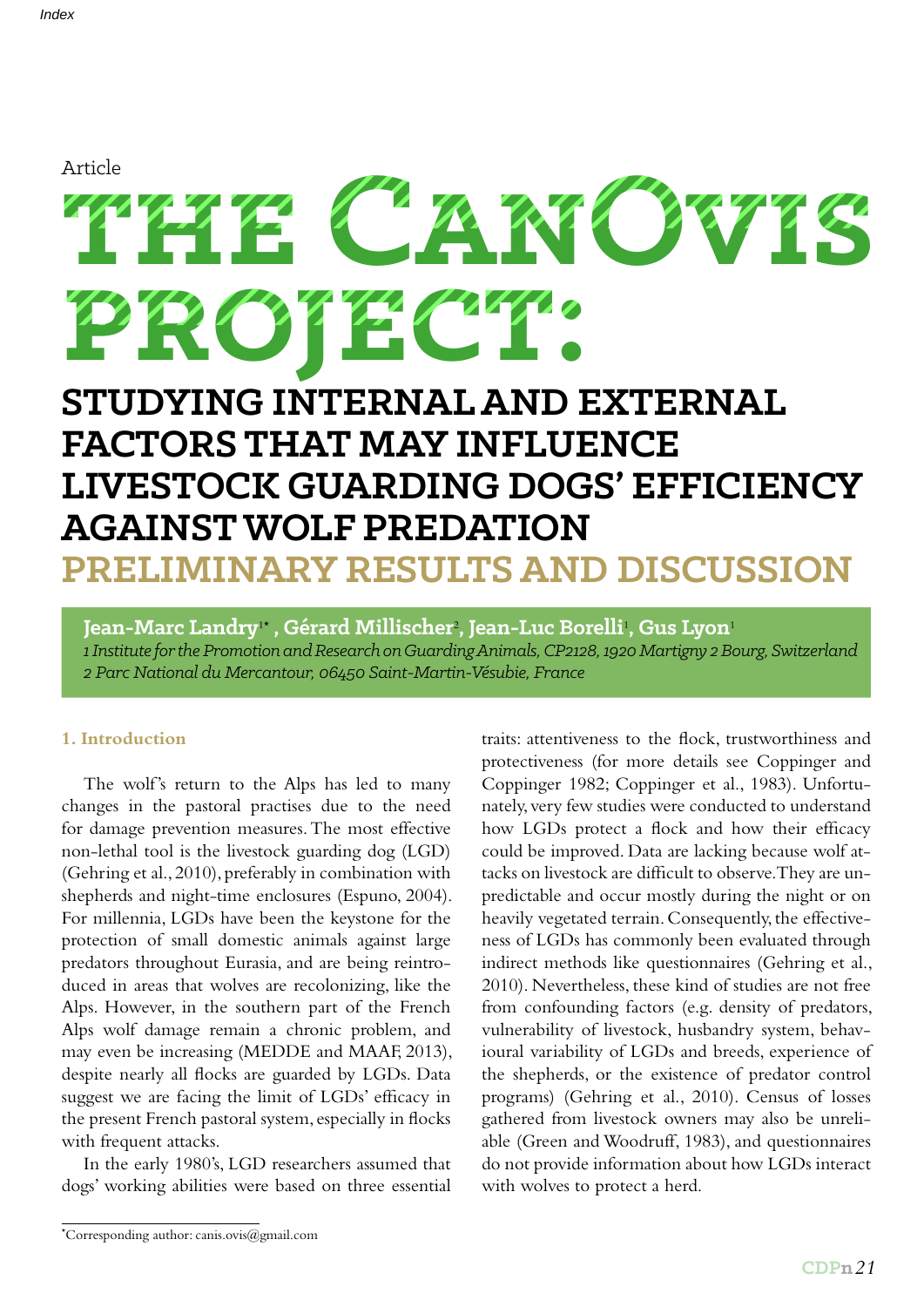

Thanks to a set of military-grade thermal (night-vision) binoculars (Matis type) with recording capabilities, provided by the Sagem Society, 20 night interactions between LGDs and wolves were videotaped in 2000 and 2004, in the National Park of Mercantour (NPM) (Maritime Alps). This new technology provided us a first time view of how LGDs and wolves interact on alpine pasture (for more details see Landry, 2013). Although those images provided valuable information, the number of dogs, wolves and locations was insufficient to draw any conclusion. Fortunately, we had the opportunity to conduct further observations, resulting in the implementation of a new project named "CanOvis", designed to study night-time interactions between LGDs and wolves.

The main objective of the CanOvis project is to study the LGDs' innate and learned abilities to protect flocks. Furthermore we want to know how internal (e.g. age, sex, physical conditions) and external factors (e.g. social structure of the group of LGDs, density of predators, shepherding) influence their effectiveness. To achieve this goal, we plan to record: a) interactions between LGDs and wildlife, focusing on wolves (mainly during the night); b) LGD and flock movements, to study LGDs spatial distribution relative to the herd; c) LGD vocalisations, to study their effect on other LGDs and wolves. We will also study the practical knowledge of shepherds about predation and protection.

In the summer of 2013 we set up a pilot study to test the equipment (e.g. GPS collars), logistics and the sampling protocols. During this testing period we collected night-time footage of LGD-wolf interactions that we present in this article. The results are preliminary but suggest the need to select LGDs for alpine pastures based on new criteria, as well as the need to refine their training, monitoring and management in the herds.

#### **2. Materials and Methods**

The study area is located in the southern French Alps (Alpes Maritimes department) where frequent wolf damage is recorded. In 2013, 2,416 head of livestock, mainly sheep, resulted in producer compensation, which constitutes 39% of wolf-damage compensation in the whole country (Yoann Poncin Bressan, DREAL Rhône-Alpes, pers. comm.). This region represents a typical alpine landscape with forests (e.g. *Larix decidua*), meadows and heaths. On southern slopes, the forest edge can reach up to 2400 metres. Its location near the sea and a rapid elevation on a few kilometres make this territory extremely rich in plant and animal communities (Muséum National d'Histoire Naturelle 2003-2013). The study was conducted in the MNP. Five species of wild ungulate inhabited the area: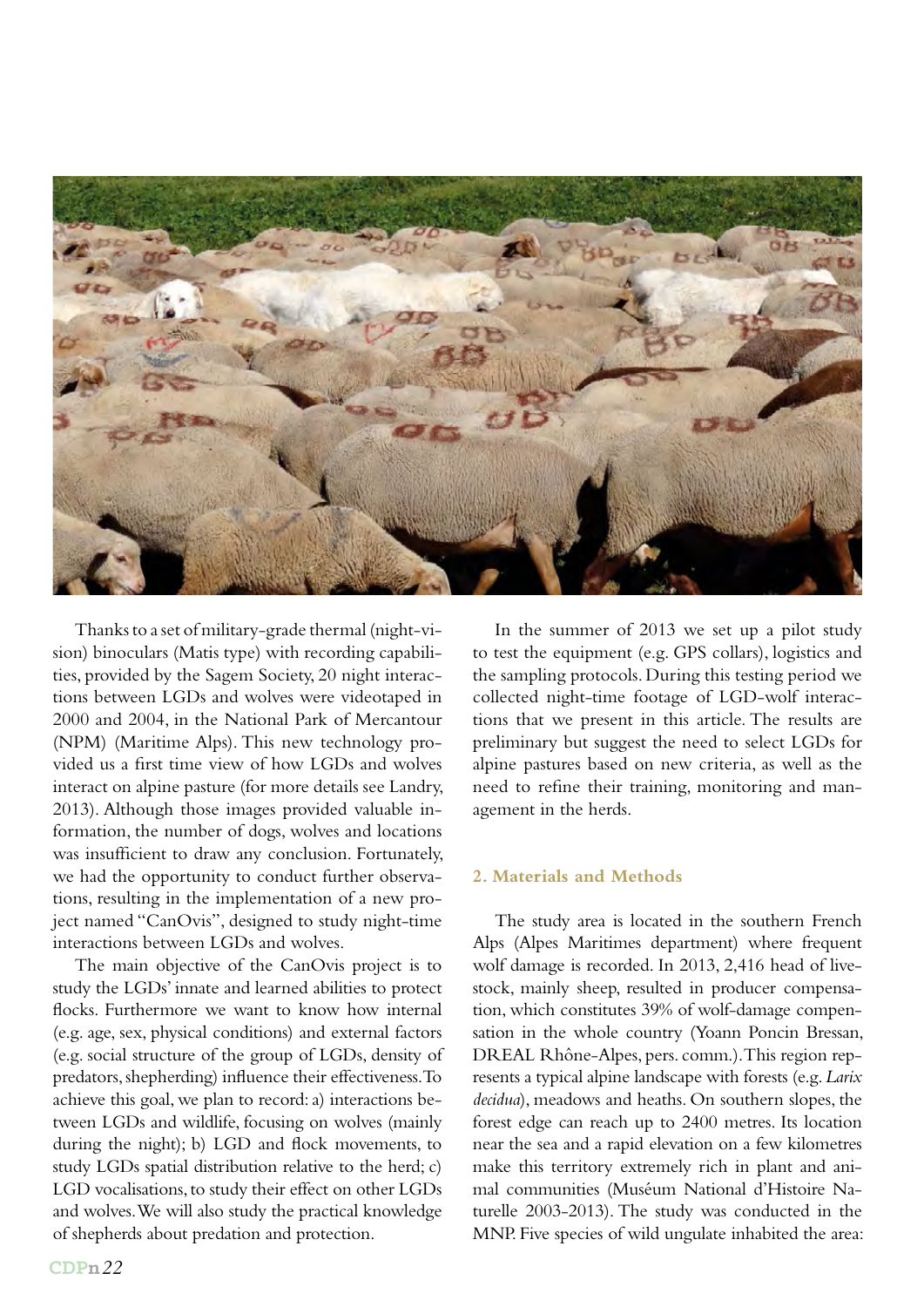red deer (*Cervus elaphus*), roe deer (*Capreolus capreolus*), wild boar (*Sus scrofa*), mouflon (*Ovis aries musimon*) and chamois (*Rupicapra rupicapra*).

We selected three flocks (Fig. 1), which graze on pastoral units (PU, alpine pastures where a particular sheep flock grazes during the summer season) based on three criteria: the past and current pressure of wolf attacks (high and low), the PU's accessibility and the willingness of the sheep owners to participate in the project. Two PUs had high wolf pressure. One of the flocks grazes in the core area of the MNP where no

shooting permits (to defend the flock or cull a wolf) are issued (MEDDE and MAAF, 2013). The number of sheep per flock ranged from 1,750 to 2,500 head and altitudes range from 1,500 to 2,550 MASL\* . One PU had two flocks at the beginning of the grazing period (500 and 2,000), and then was gathered in one herd at the end of the summer (due to frequent wolf predation on the small herd). All flocks were protected by LGDs, mainly Great Pyrenees (GP) or crossbreds (GP x Maremma sheep dog). One of them had 11 LGDs and the other two had 4 LGDs each.

The sheep were observed during their night-time bedding, penned or free, from a distance of 100 to 700 m. Observations lasted from one hour before sunset until sunrise. We used a longrange infrared binocular designed for the army (SAFRAN/Sagem) connected to a video recorder. Everything emits thermal radiation and those of animals are infrared. The warmer the object is, the brighter it appears on the screen (Fig. 2). Therefore, animals are easily detectable, even at a distance of more than 3,000 m (but not necessarily identifiable). In our study, the practical distance for video analysis was 700 m. This equipment does not allow sound recording (e.g. LGDs vocalizations).

We also fitted LGDs with GPS collars (I-gotU GT-120) during the night-time surveillance. Since wolf chasings by LGD last an average of 5 seconds to 2 minutes (Landry, 2013), we adjusted the GPS collars accordingly with a threshold speed of 10 km/hour. A point was recorded each 10 seconds (primary interval) under this speed limit (maximum displacement of 20 m) and each 2 seconds after that (secondary interval). The GPS autonomy was around 20 hours and so we fitted the dogs with the GPS collars every evening and removed them the next morning to charge the battery during the day.



Fig. 1. Location of the three UP in the National Park of Mercantour (Maritime Alps).



Fig. 2. The back of the sheep is more insulated and appears darker in comparison to the two wolves, on the left lower section of the image, that are less insulated due to their short fur. Photo: CanOvis/NPM.

<sup>\*</sup> Meters above sea level.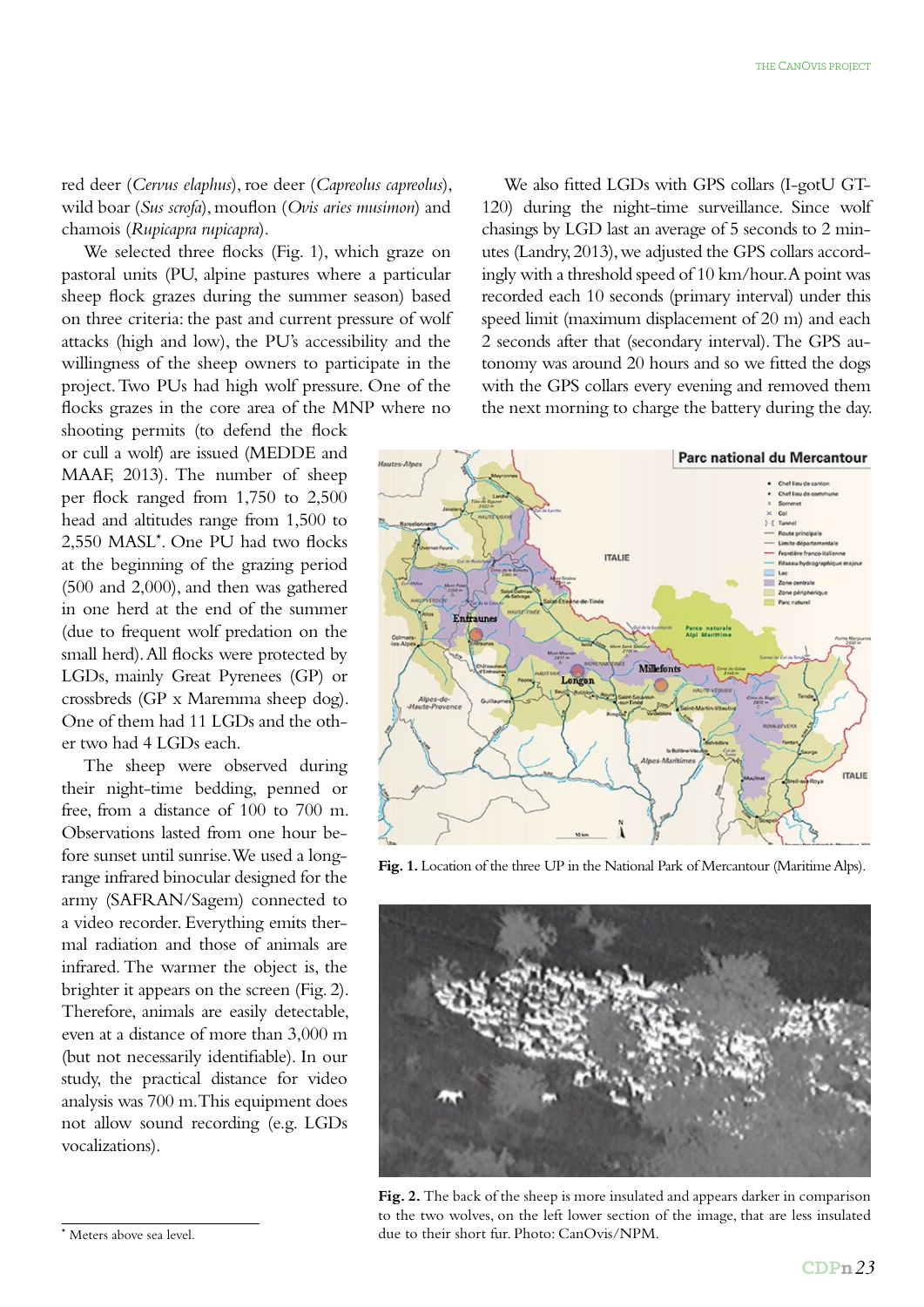

#### **3. Preliminary Results**

We observed flocks during five working sessions for a total of 23 nights (3-7 nights per session) of surveillance. We recorded 9 events involving wolves (of which 3 were attempted attacks) (Table 1), at least 23 with other wildlife (7 with red foxes *Vulpes vulpes*, 3 with chamois *Rupicapra rupicapra*, 3 with red deer

*Cervus elaphus*, >10 with *Lepus ssp*) and 2 events with stray dogs. Additionally, we recorded more than 10 hours of wolf footage.

LGDs' responses towards wolves ranged from no reaction, barking, social or close contacts (33% of the events) to chasing (Table 1). One dog fitted with a GPS collar reached a speed of >40 km/h during a chase (which was also filmed). The length of the pursuits varied from

**Table 1.** Synthesis of the night interactions between LGDs and wolves on three PUs in the National Park of Mercantour during the summer of 2013.

| PU, altitude,<br>flock size, damage<br>reports/nr. losses | Nr.<br>of LGDs | Date and nr.<br>of events | Wolves' behaviours                                                                                                                                               | LGDs' reactions                                                                                                                                                                               |
|-----------------------------------------------------------|----------------|---------------------------|------------------------------------------------------------------------------------------------------------------------------------------------------------------|-----------------------------------------------------------------------------------------------------------------------------------------------------------------------------------------------|
|                                                           |                | $30.07 - 02.08$           |                                                                                                                                                                  |                                                                                                                                                                                               |
| <b>Entraunes</b><br>$1,500-2,000$ MASL                    | $\overline{4}$ | $\mathbf{1}$              | 2 wolves attempt an attack on the<br>flock confined to an electric fence.                                                                                        | A LGD raises its head.                                                                                                                                                                        |
|                                                           |                | 2                         | a. Two wolves approach a LGD<br>(the flock is located at 50 m).                                                                                                  | b. LGD stays still, no movement.<br>High posture. Turns head to                                                                                                                               |
| 1,750 head                                                |                |                           | One <sup>*</sup> (high posture) smells the dog<br>(shoulders, back and head). Contact<br>during 38 sec. Retreats for 5 m,                                        | the opposite side.<br>c. LGD orients itself towards the two<br>wolves. High posture (hackles raised).                                                                                         |
| 13 attacks/<br>$/15$ head lost                            |                |                           | returns (no contact), leaves again.<br>d. Returns after 35 sec. Sniffs the<br>ground around the dog during 30 sec.<br>No contact. Leaves.<br>g. Wolves escaping. | e. No reaction.<br>f. Two $LOGDs^{\star\star}$ standing close to the<br>flock chase the wolves (82 sec. after<br>the last encounter). A third dog joins<br>the group.<br>h. Long chase >1 km. |
|                                                           |                | 3                         | 2 wolves roaming around the flock.                                                                                                                               | No reaction.                                                                                                                                                                                  |

\* The other stays 5–10 m away from the LGD.

\*\* The LGD sniffed by the wolf showed the same posture towards the two LGDs.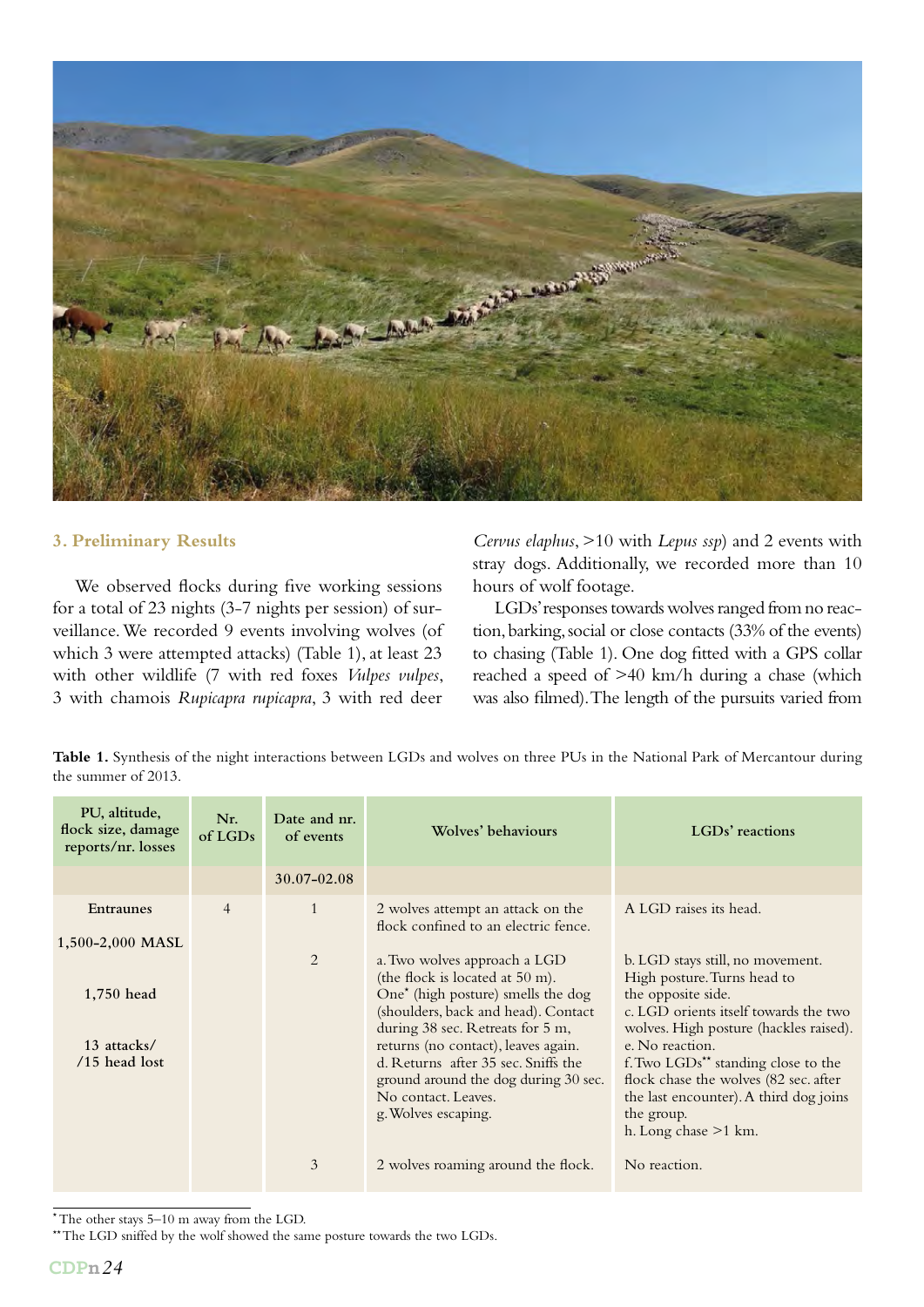| PU, altitude,<br>flock size, damage<br>reports/nr. losses          | Nr.<br>of LGDs | Date and nr.<br>of events | Wolves' behaviours                                                                                                                                                                                                                                                                                                   | LGDs' reactions                                                                                                                              |
|--------------------------------------------------------------------|----------------|---------------------------|----------------------------------------------------------------------------------------------------------------------------------------------------------------------------------------------------------------------------------------------------------------------------------------------------------------------|----------------------------------------------------------------------------------------------------------------------------------------------|
|                                                                    |                | 25-29.08                  |                                                                                                                                                                                                                                                                                                                      |                                                                                                                                              |
| Millefonts<br>1,900-2,300 MASL                                     | 3              | $4^{\star}$               | 1 wolf spent 3 nights in the vicinity<br>of the flock (10 hours of recordings).                                                                                                                                                                                                                                      | Different responses of the LGDs:<br>from no reaction to chasing $(>1 \text{ km})$ .                                                          |
| $2,000$ head<br>6 attacks/13 head<br>lost                          |                | 5                         | a. A wolf carefully approaches the<br>flock (not surrounded by a fence),<br>attacks, captures a sheep by the neck,<br>4 other attempts to catch other sheep.<br>The attack lasts 50 sec. No sheep<br>were wounded.<br>c. The wolf escapes.                                                                           | b. LGDs bark. Seem to search for<br>the source of the flock disturbance.<br>Chase the wolf.                                                  |
|                                                                    |                | 6                         | A wolf carefully approaches the flock<br>(not surrounded by a fence) and<br>attacks. Makes 2 attempts to catch<br>a sheep. The attack lasts 15 sec.<br>The wolf escapes.                                                                                                                                             | LGDs bark. Chase the wolf.                                                                                                                   |
|                                                                    |                | 7                         | A wolf approaches the flock, walks<br>alongside the flock, lies down<br>during 45 sec. at 20 m, stands up and<br>continues to walk alongside the flock.<br>Leaves. The occurrence lasts 152 sec.                                                                                                                     | No reaction.<br>A LGD barks. The wolf was already<br>approaching the flock.                                                                  |
|                                                                    |                | 8                         | a. 2 wolves feeding on a lamb.<br>c. The 2 wolves approach the LGDs<br>$\rightarrow$ bow behaviour.<br>e. The 2 wolves return to feed on<br>the carcass.                                                                                                                                                             | b. A LGD approaches and sniffs<br>the ground.<br>d. The LGD chases off the two wolves.<br>f. The LGD leaves the area sniffing<br>the ground. |
|                                                                    |                | $9 - 13.08$               |                                                                                                                                                                                                                                                                                                                      |                                                                                                                                              |
| Longon                                                             | 8              | 9                         | 1 wolf passes by the flock at 300 m.<br>Feeds on a lamb killed during the day.                                                                                                                                                                                                                                       | No reaction.                                                                                                                                 |
| 2,000-2,550 MASL<br>2,000-2,500 head<br>12 attacks/32 head<br>lost |                | 10                        | a. 4 wolves pass by the flock at 300 m b. A LGD chases the four wolves.<br>(at the same place, during the same<br>night).<br>Feed on the lamb. Social interactions<br>between the presumably two parents<br>(double marking). Leave the carcass.<br>c. The four wolves chase the LGDs.<br>Stop to drink in a stream. | Then it suddenly flees before the<br>wolves chase it. Another LGD,<br>which was joining the first one<br>is also escaping.                   |
|                                                                    |                | 11                        | Two wolves pass by the flock at a<br>distance of 200 m.                                                                                                                                                                                                                                                              | No reaction.**                                                                                                                               |
| $14 - 21.09$                                                       |                | 12                        | Two wolves return to the rendezvous<br>site passing by the flock at a distance<br>of 200 m. One wolf is carrying food<br>in its mouth. The other is limping.<br>Marking behaviour from the latter.                                                                                                                   | No reaction.                                                                                                                                 |
| $11 - 16.10$                                                       | 11             |                           | The pack has changed its rendezvous<br>site, presumably after a hunter<br>discovered it. The pack was filmed 2<br>km from the flock.                                                                                                                                                                                 |                                                                                                                                              |

<sup>\*</sup> A presumably young wolf spent three nights around the flock interacting with the flock and the dogs.

We have recorded 10 hours of video material on this wolf. To simplify the table, we summed all the interaction in one event.

<sup>\*\*</sup> It's interesting to note that just before the appearance of the wolves, the LGDs and herding dogs were barking

very loud after which the herding dogs began to howl. Suddenly all the dogs stopped vocalizing.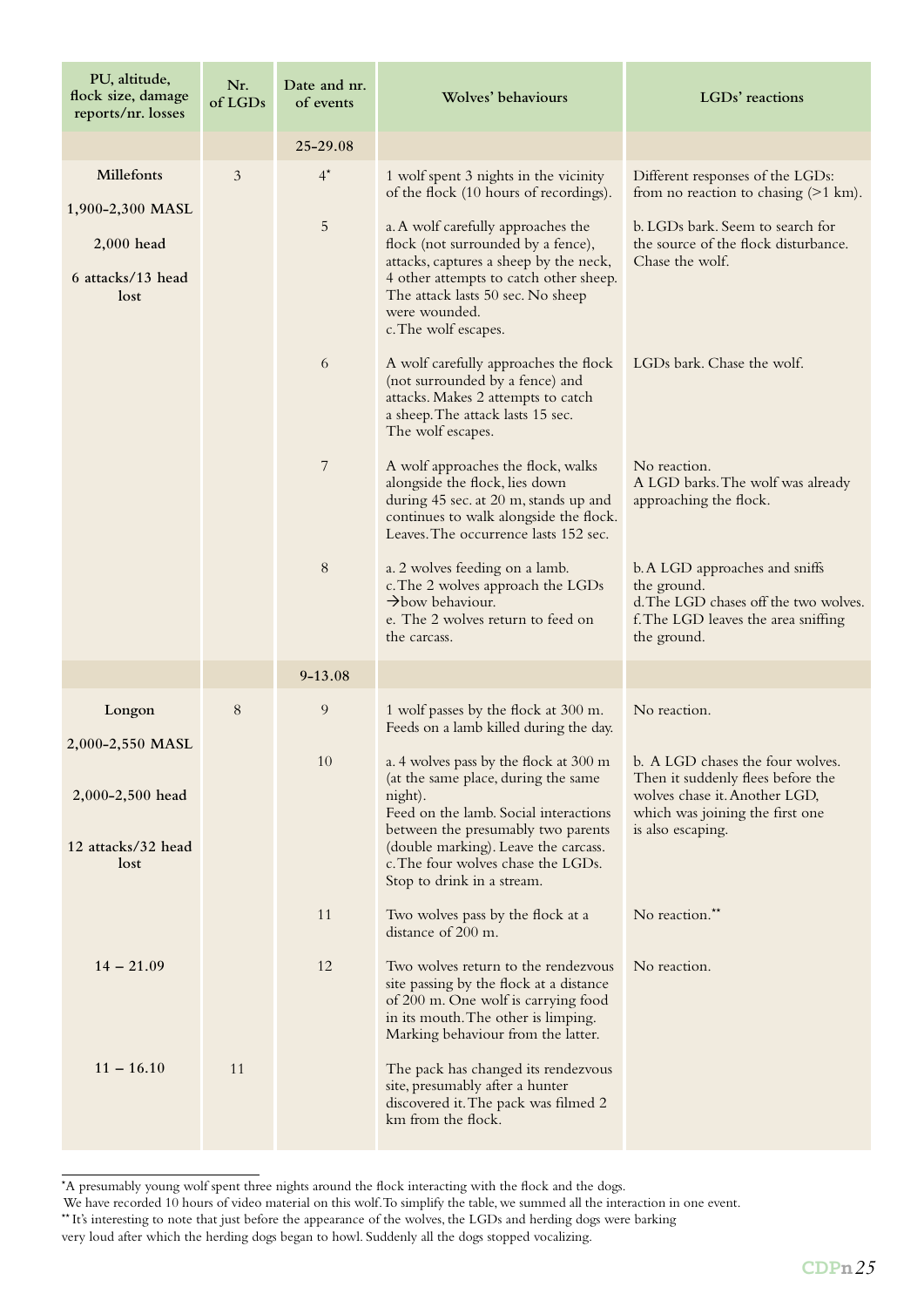a few hundred meters to more than one kilometre (Fig. 3). Prior to or during long chases  $(n=3)$ , the wolf being chased seemed to wait for the LGDs instead of running away. In one case, the wolf being chased stopped and watched the LGD running by, even though 2 minutes before it was confronted by it and displayed a fearful aggressive behaviour (with low posture, ears back, tail under the belly, mouth wide open) (Fig. 4).



Fig. 3. Routes of one LGD chasing a wolf (pink lines). The blue polygon encloses a chase anti-clockwise initiated in the shepherd hut (yellow square), where the flock was bedded, ending at the blue triangle. The orange polygon encloses a second chase, clockwise from the shepherd hut, ending at the orange triangle. Image from Google earth.



**Fig. 4.** A wolf (on the right of the image) facing a LGD (on the left). Photo: CanOvis/NPM.

In two separate events, a LGD did not chase away two wolves which were standing nearby. In the first occasion, one wolf approached the LGD and sniffed it (Table 1). In the other event, the LGD sniffed the ground and approached two wolves feeding on a sheep carcass. The wolves then approached the LGD and attacked. The LGD defended itself by chasing them away. After that the wolves returned to feed on the carcass, while the LGD retreated sniffing the ground. On two PUs, wolves and LGDs were seen in proximity of each other (less than 100 meters apart) near the shepherd's hut (less than 100 meters away), without interacting.

Responses of LGDs towards other wildlife ranged from no reaction (especially towards hares, including *Lepus timidus* and *Lepus europaeus*), to barking with a short approach (<100 m) (*Lepus ssp*, red deer), and chasing (chamois and red fox), although always shorter than in the case of wolves. The LGDs' responses to stray dogs included chasing and social interactions (a neighbouring LGD male managed to enter the flock to reach a receptive female despite the presence of three other male LGDs).

Barking by LGDs did not prevent a wolf from attacking the flock during the first videotaped attack. During the second attack, on the following night, the wolf stopped the attack after LGDs barked; but LGDs were closer than the previous night.

#### **4. Discussion**

Thanks to the infrared binoculars, we were able to collect a remarkable set of images of interactions among LGDs and wildlife near flocks of sheep on summer pastures. We observed wildlife and especially wolves during all sessions. Wolves were observed passing by the flock, feeding on freshly killed sheep or attempting to attack sheep, despite the presence of LGDs. Wolves were apparently unafraid of LGDs. Although wolves were chased by LGDs or had agonistic encounters, these experiences did not prevent them from returning the same or following nights. Moreover, we recorded several occurrences in which a single LGD faced a wolf and exaggerated its behaviours instead of attacking, allowing enough time for the wolf to escape. Thus, the LGDs observed (either naive or experienced with wolf encounters) seemed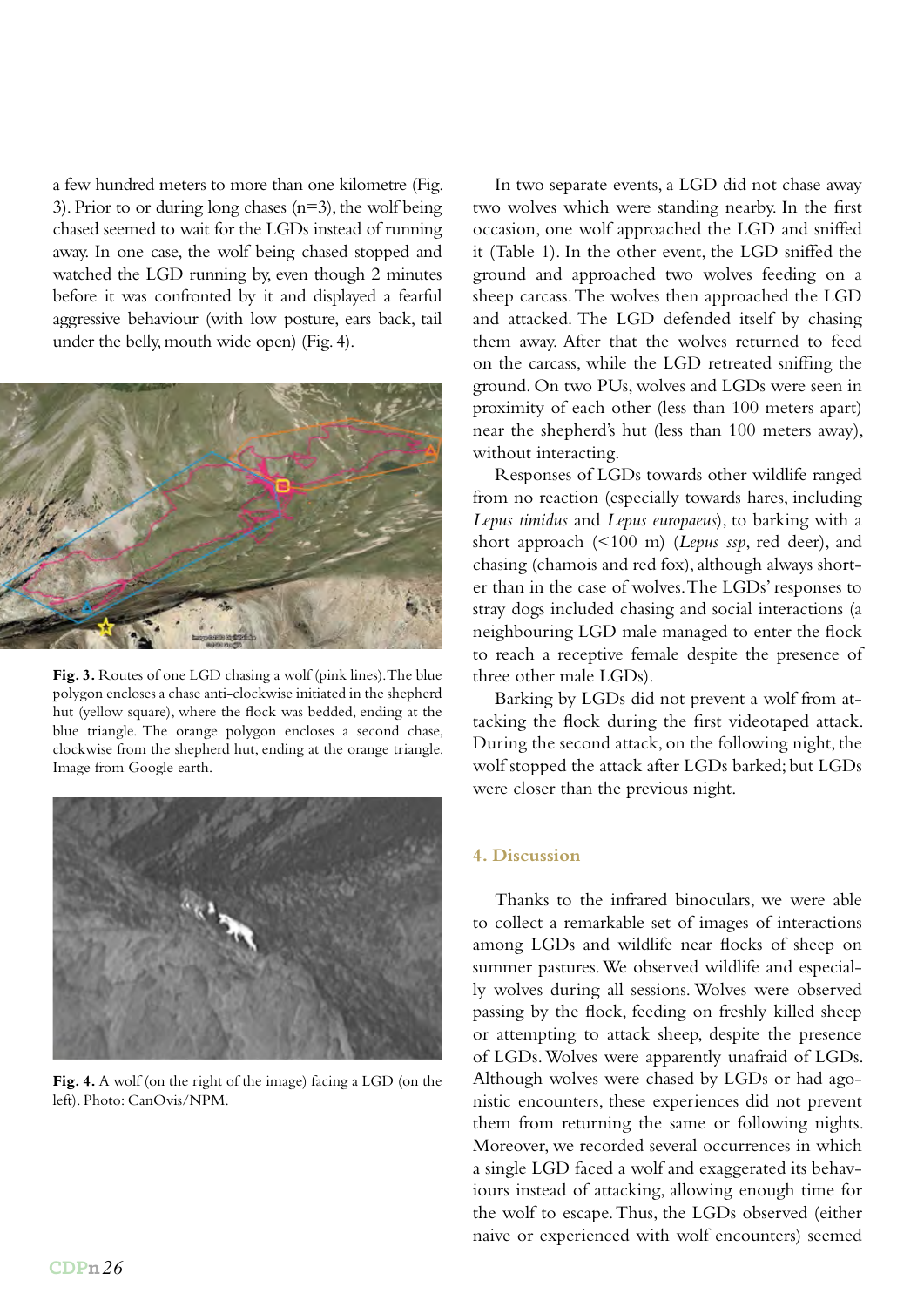to be very cautious around wolves. These results, which corroborate those of the previous study (Landry, 2013), strongly suggest that LGDs (or at least the dogs we observed) may be considered as a primary repellent (Shivik et al., 2003), namely they disrupt a predator's behaviour (Coppinger et al., 1988), but do not permanently modify their behaviour as a secondary repellent could do, through associative learning. Therefore, it is likely that wolves become habituated to LGDs, suggesting that no long-term avoidance learning occurs (Landry, 2013). It also seems that both LGDs and wolves evaluate the risk of an escalating confrontation. If LGDs play only the role of a primary repellent, the risk (i.e. to be wounded) for the wolves remains low. Therefore, the protection of the flock depends primarily on the physical ability of the LGD to consistently disrupt predatory behaviour night after night or to win a fight. This ability (to win an all-out contest) was called resource holding potential (RHP) by Parker (1974) to distinguish physical fighting ability from the motivation to persist in a fight. Therefore, the probability to win a fight depends not only on physical components, but also on motivational aspects (Parker, 1974), which depend on the value of the resource as well as the perceived prowess and motivation of the opponent (Barlow et al., 1986). Daring (which equals aggressiveness to Hurd, 2006) was proposed as a third variable, which plays an important role in determining fight outcome (Barlow et al., 1986). Daring (or aggressiveness) is the readiness to risk an encounter, to enter, or to dare to escalate an aggressive interaction (Barlow et al., 1986; Hurd, 2006). These factors (RHP, motivation and aggressiveness), which were first applied to fish, might be useful on other species like guarding dogs, to be employed as a toll to improve protection abilities. Based on behavioural models, these factors affect the choice of whether and when to escalate a confrontation (Hurd, 2006). Animals with higher RHP may escalate more as they have less to fear in a physical fight (Hurd, 2006). Individuals with higher subjective resource values may define winning as very important and more readily escalate an aggressive interaction (Hurd, 2006). Yet, it is difficult to know how valuable this resource (flock, sheep) is for a LGD and if it is correlated to the strength of the social bond to it (which is thought to be the first step of the protection success, Coppinger et al., 1988). LGDs traditionally used in Eurasia are

taller than wolves, giving them theoretically higher RHP. Aggressiveness may be more important than the RHP and motivation to win a fight, at least in some species (Hurd, 2006). Therefore, the LGDs' aggressiveness may be a selective criterion as already pointed out by Green and Woodruff (1990) and rarely used in western countries. Daring (aggressiveness) appears to be an inherent property (Liinamo et al., 2007) and is a component of the temperament (or personality) of an individual (Barlow et al., 1986). Therefore, temperament may play a major role in flock protection, which corroborates the findings of McGrew and Blakesley (1982), who observed that LGDs with a clumsy or shy temperament were more often challenged by coyotes in contrast to aggressive/bold individuals. Moreover, aggressiveness is independent of the effect of RHP and resource value (Hurd, 2006). Thus, selecting aggression among LGDs may be beneficial for the protection of the herd. Yet, in touristic areas like the Alps, it will be essential to ensure aggressiveness is maximal towards predators while it is minimal regarding humans. Selecting aggressiveness against predators may also increase aggression towards companion or hunting dogs, which will lead inevitably to conflicts with hikers and hunters. The level of LGD aggressiveness towards predators varies among breeds and bloodlines suggesting an input of artificial selection. For example, eastern LGDs, like the Karakachan from Bulgaria, are known to be more aggressive (and territorial?) towards intruders (Sedefchev, 2005). According to Sedefchev (2005), the success of the LGD is its readiness to confront and fight, which seems not to be the case with GP. Compared to other breed, GPs are known to be less aggressive towards humans and dogs (Green and Woodruff, 1988) and therefore were recommended for touristic areas (Andelt, 1992; Hansen and Bakken, 1999; Landry, 2004). It was assumed that wolves would avoid LGDs, because the first instinct of a predator is not to feed, but to avoid hazard (e.g. Coppinger and Coppinger, 1993), and that their presence would interrupt their predatory sequences (e.g. Coppinger and Schneider, 1995). Thus, the lack of readiness to escalate might indicate that the LGD is not a real obstacle and that the wolf's success is just a question of time (the balance of costs and benefits is in its favour). In areas where LGD traditions were lost, the developmental environment in the sheep culture might not be similar enough to the ancestral one to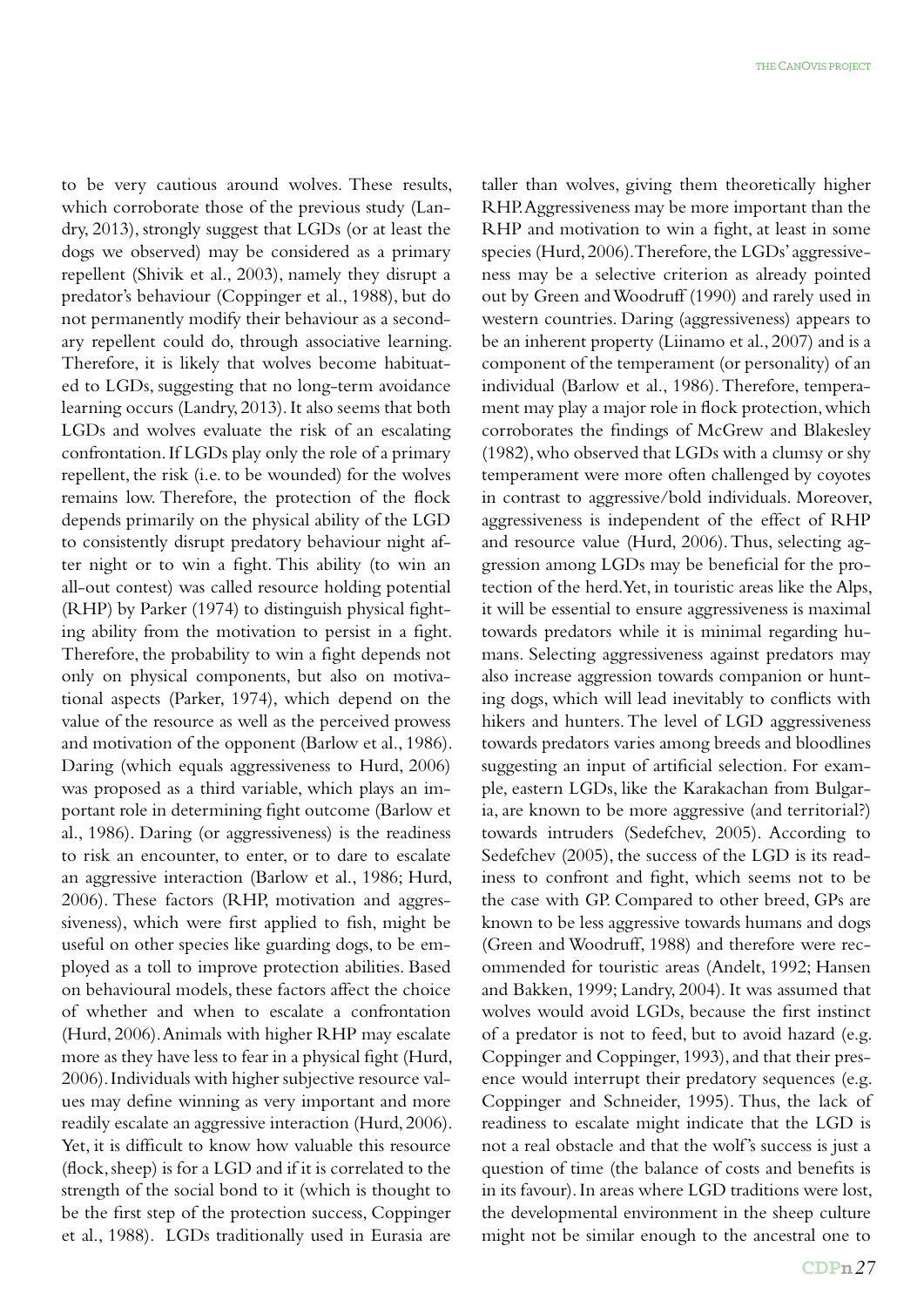elicit the proper behaviour from the dogs – if indeed they have any of those genes left because of selective breeding during recent years (Coppinger and Coppinger, 2005).

Our preliminary results and those of Landry (2013) demonstrate that LGD barks alone often do not modify wolves' on-going behaviours (60% of the cases in Landry, 2013), which corroborate the findings of Linhart et al. (1979) and McGrew and Blakesley (1982) on coyotes, and the ideas of Sedefchev (2005) regarding wolves. Because barking is easy to pinpoint (Coppinger and Feinstein, 1991), they might give valuable information to the wolves about the LGDs' location, the number of individuals, their distance and maybe even temperament (McGrew and Blakesley, 1982). Nevertheless, LGDs' barks can attract other

LGDs even if they are not able to observe the scene (Landry, 2013). These observations suggest that LGDs vocalisations might transmit information. Indeed, the length of the barks and their frequency vary according to the context (e.g. type of intruder and threat), which suggests a function of communication (Yin, 2002; Yin and McCowan, 2004; Maros et al., 2008). Therefore, the effect of LGDs vocalisation on both LGDs and wolves will be studied in our project.

We have regularly observed LGDs leaving the flock in the early morning to defecate and urinate before returning. LGDs and wolves can also defecate on the same spot. In our PUs, these scent "markings" did not prevent wolves from passing by or from attacking the flock, which supports the findings of Linhart et al. (1979) and McGrew and Blakesley (1982) on coyotes. Moreover, a recent study using a "biofence" made of non-native wolves faeces, urine and scratch marks showed ambiguous results as wolves regularly crossed the "forbidden" invisible line (Ausband, 2010). Therefore, LGDs markings should not be considered effective in preventing attacks as it is sometimes claimed.

MacNulty and colleagues (2009) demonstrated adult wolf predatory performance declines with age and that an increasing proportion of senescent individuals in the wolf population depresses the rate of prey offtake. Moreover, the performance weakening is correlated to the physical condition (Gurven et al.,



Fig. 5. During day-time, flocks scatter on large areas, which makes them difficult to protect. Photo: CanOvis/NPM.

2006). As an analogy to these results, the same may happen with the LGDs protecting a flock of sheep. Thus, the maintenance of the LGD, its age (which are RHP components), and the age structure of the LGDs' group are also key factors in protecting skills. But the latter will be ineffective if the females' heats are out of control. The energy to protect the flock is wasted on courting females and fighting males. In our case, a strange male LGD managed to reach a female in heat in the middle of the flock despite the presence of three males, probably because they were wounded during a fight at the beginning of the evening.

We videotaped particular wolves staying nearby flocks (roaming, marking), attempting attacks (without being successful), and interacting with LGDs. Based on behaviours and phenotypes of such wolves, we speculate they could be young wolves learning how to hunt and testing LGDs. Consequently, if these first encounters are not associated with negative consequences, we hypothesize they will learn that LGDs and shepherds are not a danger and will perceive sheep as an available resource. This knowledge may then be passed to the next generation through associative learning. Thus, more aggressive LGDs may be necessary to teach young wolves that encounters with LGDs have severe consequences.

To date, observations suggest that shepherds are not perceived as a threat for wolves. For example, during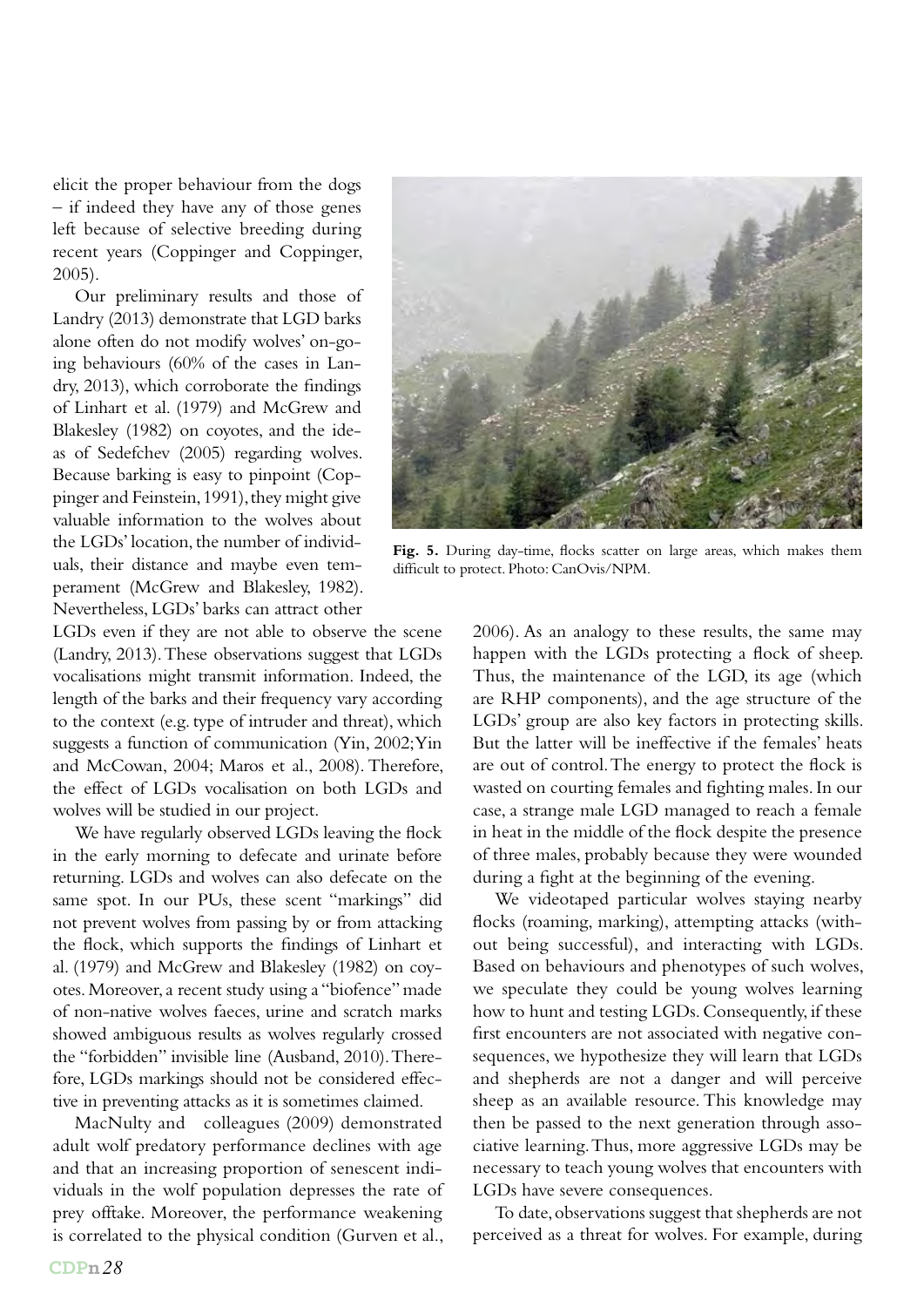encounters shepherds can only yell or throw stones with minimal observed effects. Even if they could get the permission to use a gun (MEDDE and MAAF, 2013), the majority of them do not ask for such a permit or leave the gun in the hut. Wolf flight distance when approached by a shepherd is typically less than 100 m to as little as 30 m (J-M Landry, unpub. data). Recently, shepherds reported being challenged by a wolf while trying to recuperate a recently wounded lamb. Such emerging testimonies might be correlated to an increase in day-time attacks (which reached 52% of all attacks in 2013 in the Alpes Maritime Department, P Merlot, DDTM 06, pers. comm.).

A shepherd's daily job is to lead, care for, gather the flock for night-time bedding and feed the LGDs, as well as to monitor and adapt to available forage on summer pastures. Some shepherds continually follow the flock, while others observe from a distance to have a better overview. A herd of 1,500-2,000 head of sheep can easily scatter and occupy a large area (Fig. 5). Oftentimes, the topography is rough and heavily vegetated, leaving the flock out of view and more vulnerable to wolf predation.

#### **5. Conclusions**

The efficacy of LGDs protecting a flock depends on several internal and external factors. The way of managing the group of LGDs (e.g. neutering selected individuals) is the first step and can be easily applied if clear rules are ascertained (e.g. to respect an "age pyramid" of experience within the LGDs' group, which experienced dogs are the most representative, to take

into account agonistic interactions between dogs) But it is not always obvious for sheep owners or shepherds, especially for those who have little experience with LGDs. The selection of inborn abilities like protecting a flock, RHP, motivation and aggressiveness (or "daring" temperament) may be serious criteria to consider, as would be their capacity to learn from external events (e.g. social learning) and internal experiences (e.g. own experiences). The population of the main "breed" (GP) used in France went through a severe bottleneck due to the disappearance of large predators. Since then, selection was based on phenotypic criteria and even docility rather than on protective behaviours. Currently, unreliable LGD selection is implemented on the new alpine LGD populations (nearly 1,400 dogs).

As wolves are able to develop strategies to approach a flock without being detected (Boitani, 1982) or to attract LGDs to one side, while others attack on the other side (Coppinger and Coppinger, 1978), the success of the LGDs depends not only on internal factors (RHP, motivation and aggressiveness), but also on external factors (e.g. size of the flock, topography, weather). Therefore to make a selection, we need solid criteria independent of these external factors (e.g. predator density and age structure, wild prey availability, PU topography) or subjectivity, which may bias the results. The only way to discover these criteria is to study LGDs protection skills by observing how they react to wolves and how the latter counter-respond. Because wolf attacks occurred mainly during night, the use of a set of thermal (night-vision) binoculars is obligatory to study interactions between LGDs and wolves, which is one of the main objectives of the on-going CanOvis project.

#### **Acknowledgements**

We would like to thank the NPM players to have encouraged this project and allowing us to work in the park. We are also grateful to A Morand and H Parmentier (NPM) for advising us and to Sagem Society, especially T Dupoux, who provided the infrared binoculars. Very special thanks to the sheep owners that have participated in the project and welcomed us (B Bruno, L Vallet, R Bouvet, P Courron and M Barengo) and to the shepherds who helped us on the field (B Bruno, Y Clément, M Rodriguès and L Briancon). Our gratitude goes also to Mado for her generosity. Thanks to Michaela Skuban for reading the manuscript. Special thanks to Sílvia Ribeiro and John Linnell for their input. We are grateful to Michael Lavelle and Kurt VerKauteren for constructive comments and corrections that improved this manuscript.